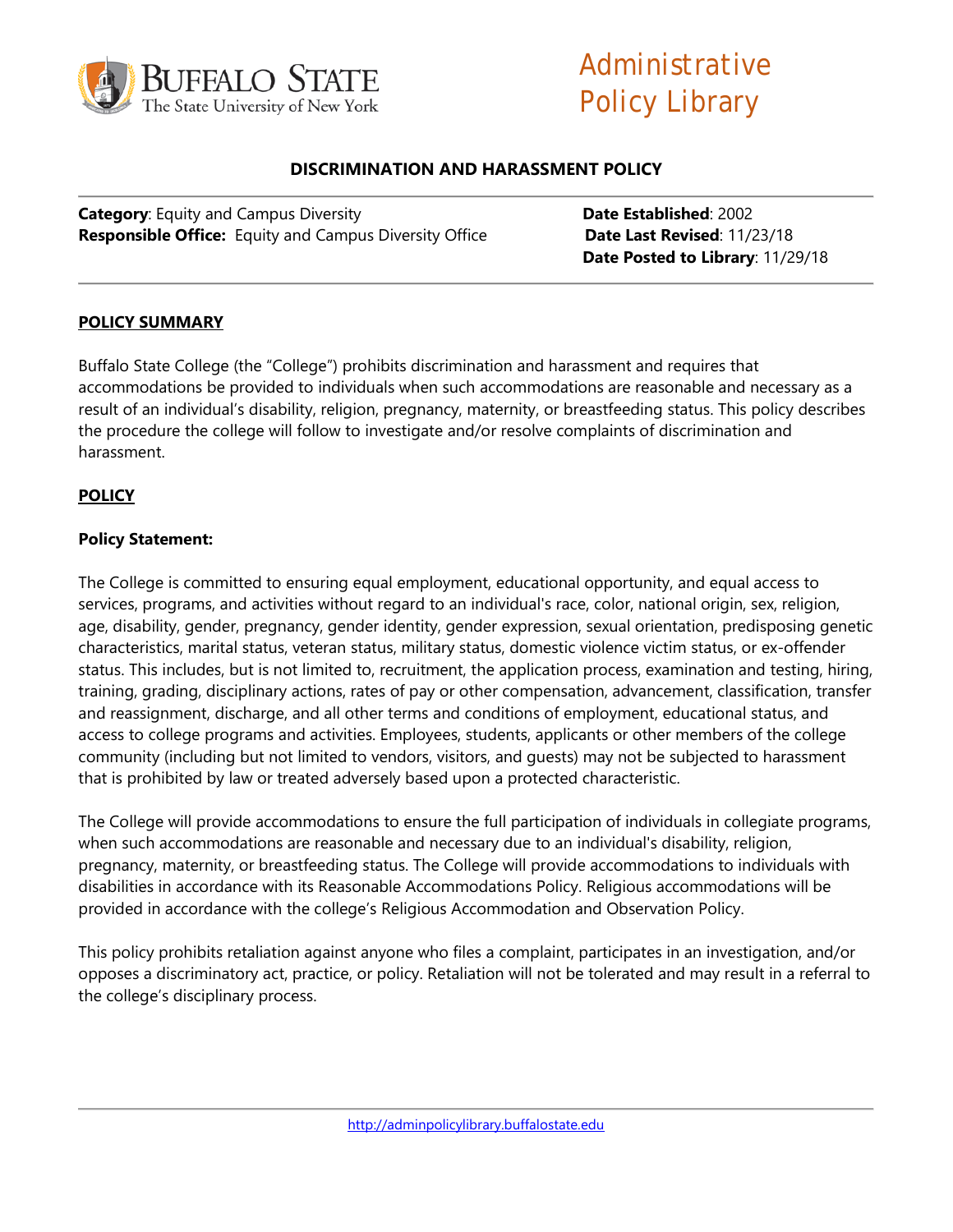# **Background:**

The college's policy is in accordance with federal and state laws and regulations prohibiting discrimination and harassment. These laws include the Americans with Disabilities Act (ADA), Section 504 of the Rehabilitation Act of 1973, Title IX of the Education Amendments of 1972, Title VII of the Civil Rights Act of 1964 as Amended by the Equal Employment Opportunity Act of 1972, and the New York State Human Rights Law. These laws prohibit discrimination and harassment, including sexual harassment and sexual violence.

## **Applicability:**

This policy:

- applies to all persons without regard to race, color, national origin, sex, religion, age, disability, gender, pregnancy, gender identity, gender expression, sexual orientation, predisposing genetic characteristics, marital status, veteran status, military status, domestic violence victim status, or ex-offender status
- applies to all members of the campus community, including students, faculty, staff, volunteers, vendors, visitors, and guests
- applies to all employment and educational practices and actions
- applies to all job classifications and titles in the college and to all types of appointments under college jurisdiction, whether full time, part time, or volunteers
- governs all college policies, practices, and actions including but not limited to recruitment, hire, rate of pay or other compensation, advancement, upgrading, promotion, demotion, renewal, non-renewal, termination, transfer, layoff, leave, training, grading, housing, and employee and student benefits of any nature
- applies to all campus organizational units
- expects that each contractor, supplier, union, public agency, or cooperative agent will support this policy by complying with applicable state and federal equal employment opportunity laws and regulations

# **DEFINITIONS**

## **Complainant**

An individual bringing forward a complaint of harassment, discrimination, or retaliation, whether on the individual's own behalf or on behalf of another person or group.

## **Discrimination**

Different treatment of an individual or group based upon a factor prohibited by law, including race, color, national origin, sex, religion, age, disability, gender, pregnancy, gender identity, gender expression, sexual orientation, predisposing genetic characteristics, marital status, veteran status, military status, domestic violence victim status, and ex-offender status, that adversely affects the individual's or group's employment or academic status. Policies or practices that adversely impact a protected group may also constitute discrimination, even when applied in a consistent manner.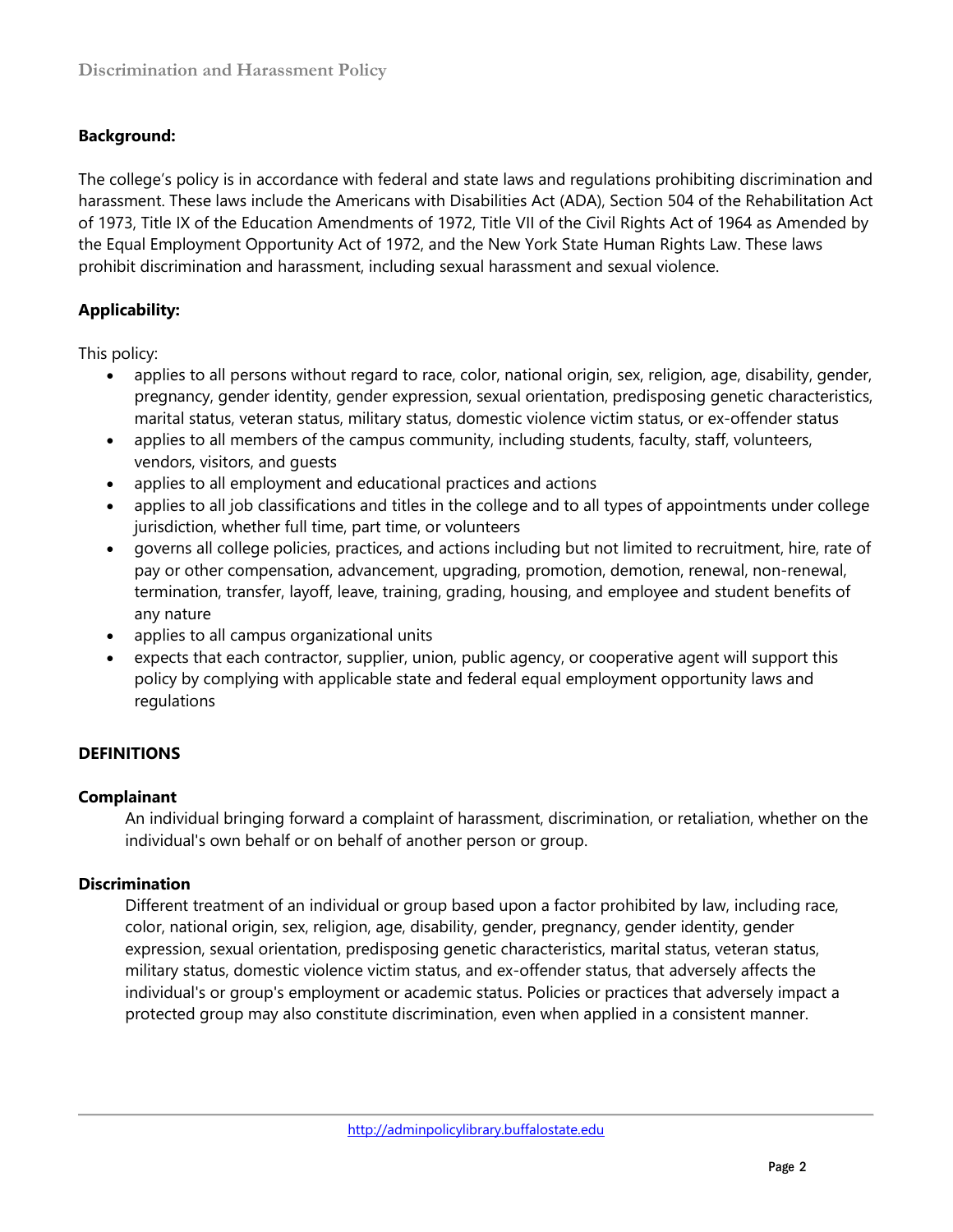Harassment is a form of discrimination. Sex discrimination also includes, but is not limited to sexual harassment, sexual assault, and sexual violence.

Discrimination may also result from failure of the college to provide reasonable accommodations to individuals when required due to the individual's disability, religion, pregnancy status, maternity, and/or breastfeeding status.

#### **Harassment**

Conduct that is unwelcome, severe, pervasive, or persistent enough to interfere with an individual's employment, education, or other access to college programs and activities, and that is targeted toward an individual or group based on a protected factor, including race, color, national origin, sex, religion, age, disability, gender, pregnancy, gender identity, gender expression, sexual orientation, predisposing genetic characteristics, marital status, veteran status, military status, domestic violence victim status, and ex-offender status; harassment is a form of discrimination.

#### **Preponderance of the Evidence**

The standard of proof in discrimination cases, which determines whether it is "more likely than not" that the discriminatory or harassing act(s) occurred.

## **Respondent**

An individual or entity against whom a complaint has been filed.

#### **Retaliation**

Retaliation against a person who files a complaint, serves as a witness, or assists or participates in any manner in this procedure, is unlawful, is strictly prohibited and may result in disciplinary action. Retaliation is an adverse action taken against an individual as a result of complaining about or provides information regarding unlawful discrimination or harassment, exercising a legal right, and/or participating in a complaint investigation as a third-party witness. Adverse action includes being discharged, disciplined, discriminated against, or otherwise subject to adverse action because the individual reports an incident of sexual harassment, provides information, or otherwise assists in any investigation of a sexual harassment complaint. Participants who experience retaliation should contact the campus Chief Diversity Officer, and may file a complaint pursuant to these procedures.

#### **Sexual Harassment**

Sexual harassment is a form of sex discrimination which is unlawful in the workplace under Title VII of the Civil Rights Act of 1964, as amended, and the New York State Human Rights Law. Under Title IX of the Educational Amendments of 1972, sexual harassment also is prohibited in the provision of educational services and protects students and employees from sexual harassment.

Sexual harassment is prohibited and will not be tolerated at SUNY. The University has implemented measures to address and prevent sexual harassment and is taking additional affirmative steps to increase awareness of, and sensitivity to, all forms of sexual harassment in order to maintain a workplace and learning environment free of its harmful effects.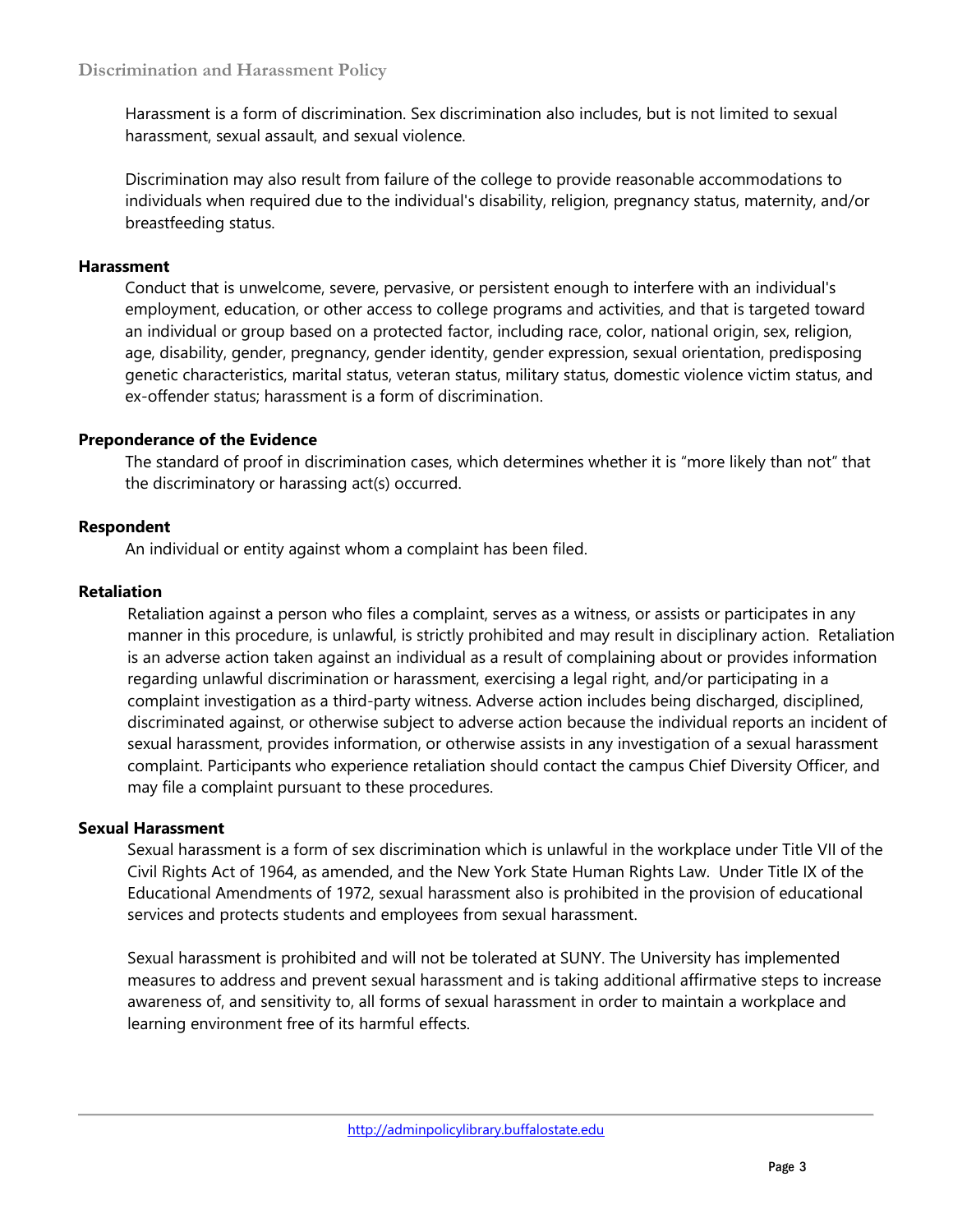Sexual harassment is a form of workplace discrimination and employee misconduct, as well as a form of discrimination in the academic setting, and all employees and students are entitled to work and learn in a campus environment that prevents sexual harassment. All employees and students have a legal right to a workplace and a campus free from sexual harassment, and employees and students can enforce this right by filing a complaint internally with the University, or with a government agency, or in court under federal or state anti-discrimination laws, as detailed in the University's Discrimination and Sexual Harassment Complaint Procedure.

In accordance with applicable law, sexual harassment is generally described as unwelcome sexual advances, requests for sexual favors or other verbal or physical conduct of a sexual nature when:

- Submission to such conduct is made either explicitly or implicitly a term or condition of employment or academic benefit; or submission to or rejection of the conduct is used as the basis for an employment or academic decision affecting the person rejecting or submitting to the conduct; or the conduct has the purpose or effect of unreasonably interfering with an affected person's work or academic performance, or creating an intimidating, hostile or offensive work or learning environment.
- Sexual harassment can include physical touching, verbal comments, non-verbal conduct such as leering or inappropriate written or electronic communications, or a combination of these things. Examples of sexual harassment may include, but are not limited to:
- Seeking sexual favors or a sexual relationship in return for the promise of a favorable grade or academic opportunity; conditioning an employment-related action (such as hiring, promotion, salary increase, or performance appraisal) on a sexual favor or relationship; or intentional and undesired physical contact, sexually explicit language or writing, lewd pictures or notes, and other forms of sexually offensive conduct by individuals in positions of authority, co-workers or student peers, that unreasonably interferes with the ability of a person to perform their employment or academic responsibilities.
- Physical acts of a sexual nature, such as touching, pinching, patting, kissing, hugging, grabbing, brushing against, or poking another person's body; rape, sexual battery, molestation or attempts to commit these assaults.
- Unwanted sexual advances or propositions, such as requests for sexual favors accompanied by implied or overt threats concerning a target's job performance evaluation, a promotion or other job benefits or detriments, or an educational benefit or detriment; subtle or obvious pressure for unwelcome sexual activities.
- Sexually oriented gestures, noises, remarks, jokes or comments about a person's sexuality or sexual experience, which create a hostile environment.
- Sex stereotyping occurs when conduct or personality traits are considered inappropriate simply because they may not conform to other people's ideas or perceptions about how individuals of a particular sex should act or look.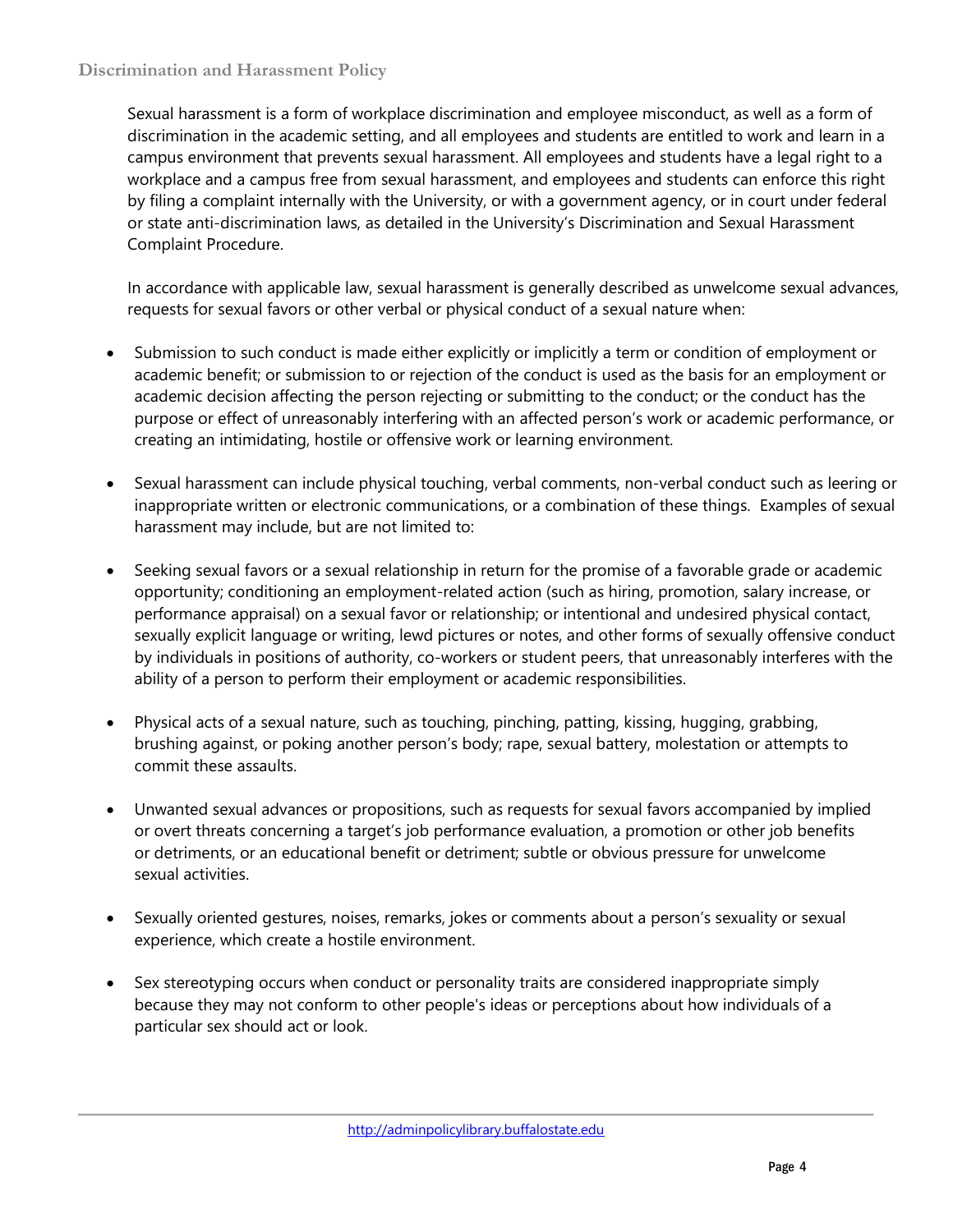## **Discrimination and Harassment Policy**

- Sexual or discriminatory displays or publications, such as displaying pictures, posters, calendars, graffiti, objects, promotional material, reading materials or other materials that are sexually demeaning or pornographic. This includes such sexual displays on computers or cell phones and sharing such displays while in the workplace or classroom.
- Hostile actions taken against an individual because of that individual's sex, sexual orientation, selfidentified or perceived sex, gender expression, gender identity, and the status of being transgender, such as interfering with, destroying or damaging a person's workstation, tools or equipment, or otherwise interfering with the individual's ability to perform his or her employment or academic duties; sabotaging an individual's work; bullying, yelling, name-calling.

Such behavior can constitute sexual harassment regardless of the sex, gender, sexual orientation, selfidentified or perceived sex, gender expression, status of being transgender, or gender identity of any of the persons involved. Sexual harassment is considered a form of employee and student misconduct which may lead to disciplinary action. Further, supervisors and managers will be subject to discipline for failing to report suspected sexual harassment or otherwise knowingly allowing sexual harassment to continue. Employees and students who believe they have been subjected to sexual harassment may use the College's Discrimination and Sexual Harassment Complaint Procedure for more details on how to have their allegations reviewed, including a link to a complaint form.

See Appendix A for additional information regarding sexual harassment, and Appendix B for a full explanation of the rights of victims of sexual assault, domestic violence, dating violence, and stalking.

## **Title IX**

*Title IX of the Education Amendments of 1972*, a federal law that prohibits sex discrimination in any education program or activity that receives federal financial assistance.

## **RESPONSIBILITY:**

## **Supervisors, instructors, and others with authority to make decisions on behalf of the College**

- Prevent discrimination and harassment whenever possible; initiate a referral for disciplinary and/or corrective action when appropriate.
- Provide information to individuals in their units regarding the procedure described in this policy.
- Refer persons with inquiries or complaints to this policy and ECD.
- Ensure that these decisions are made based upon legitimate, non-discriminatory reasons.
- Report instances of discrimination and harassment based upon a protected characteristic to ECD.

## **Chief Diversity Officer, Equity and Campus Diversity (ECD)**

- Administers this policy.
- Investigates allegations of discrimination and harassment.

## **Faculty, Staff, Students**

• Refrain from behavior that creates a hostile environment for others, regardless of whether it is the individuals' intent to create a hostile environment.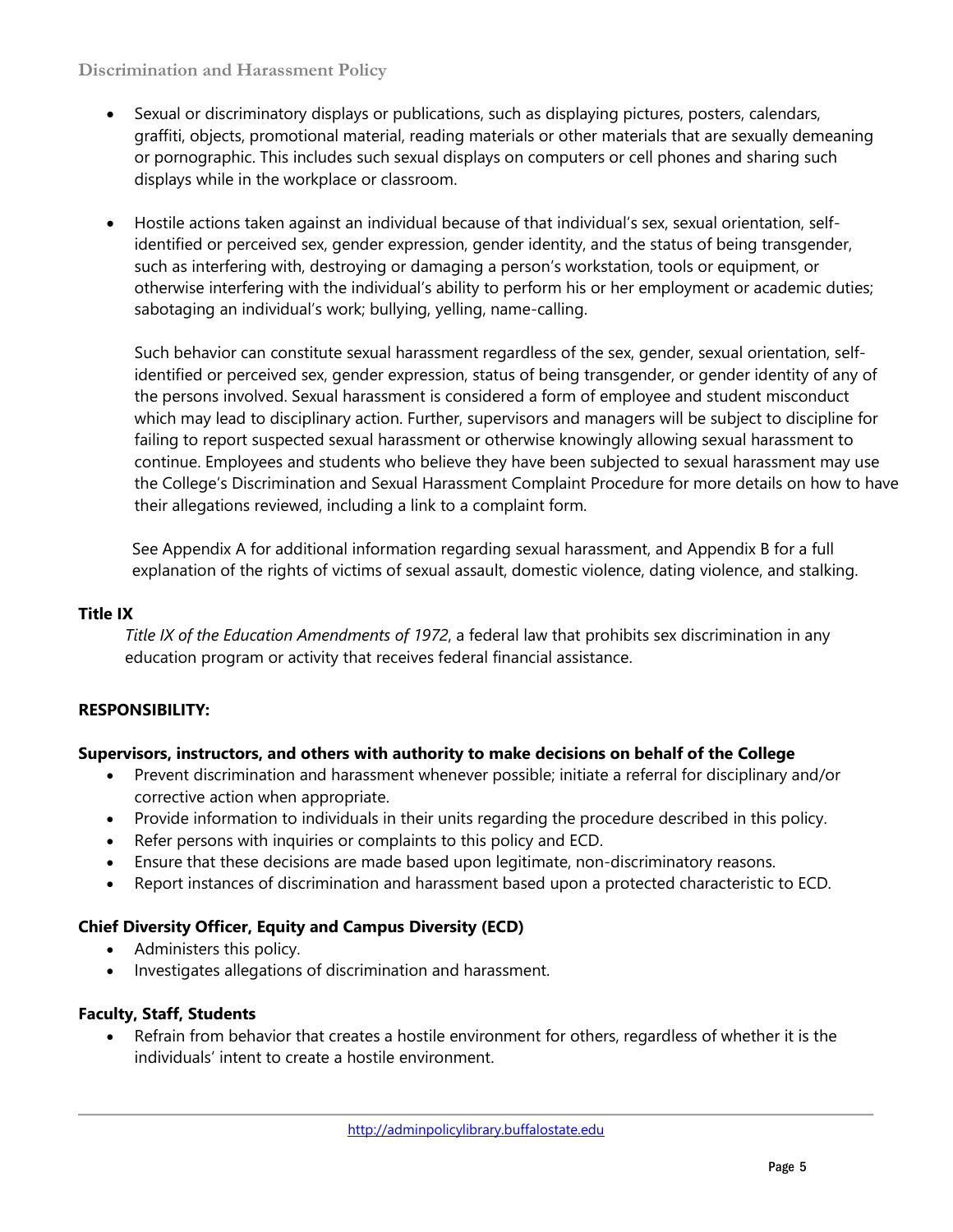## **Procedure**

The College President has designated the ECD office to manage this complaint procedure. ECD will receive complaints, conduct necessary investigations, report findings, and make recommendations in accordance with the procedures outlined below.

The discrimination complaint procedure provides a mechanism through which the college may identify, respond to, prevent, and eliminate incidents of illegal discrimination. It may be used by any person who believes he or she has been the subject of discrimination in connection with the College. If a claim of discrimination or harassment involves a non-College entity such as a contractor, vendor, or affiliated school or hospital, the College will coordinate as necessary to ensure that an appropriate investigation is conducted and that discriminatory and/or harassing behaviors are addressed. If the College is unable to remedy the situation, it will work to provide the person with an alternative placement or program that provides comparable educational benefits and/or experience.

## **Timeframes for Filing a Complaint**

Complaints should be filed within 180 days after the last act of alleged discrimination or harassment occurred. In instances involving a student complaint against a faculty member charging discrimination that occurred in the context of a subordinate-supervisor academic relationship (e.g., teaching, advising, thesis supervision, coaching), the time period may be extended until 180 days after the student is no longer under the faculty member's academic or supervision. Failure to file a complaint within the specified time period may lead to dismissal of the complaint.

## **Complaint Handling**

## *Initial Consultation with Complainant*

Any member of the College community may speak confidentially with the CDO regarding potential discrimination or harassment. The CDO will determine the nature of the issue or concern, obtain relevant facts, and provide guidance as to whether the matter falls under the office's jurisdiction. ECD will maintain a confidential record of the conversation, to the extent allowed by law. If the matter does not fall under ECD's jurisdiction, and/or if there are parallel avenues which the individual could pursue (e.g., academic grievance procedures), information will be provided regarding the college resources available to address the concern. If the matter falls within ECD's jurisdiction and the individual wishes to pursue a complaint, the complainant will be advised of the subsequent steps in the investigatory process.

In cases where the reporting individual wishes to discuss the matter but not proceed with the complaint investigation process, ECD will maintain a confidential record of the conversation, to the extent allowed by law. It should be noted that in instances of harassment, there may be situations where the College is legally obligated to pursue complaint investigation regardless of the individual's willingness to proceed. In this event, the individual will be notified, and steps identified to protect the complainant against retaliation and ensure an acceptable working or learning environment for the complainant. In instances involving allegations of serious misconduct, the matter may be referred to appropriate disciplinary channels and/or law enforcement for investigation.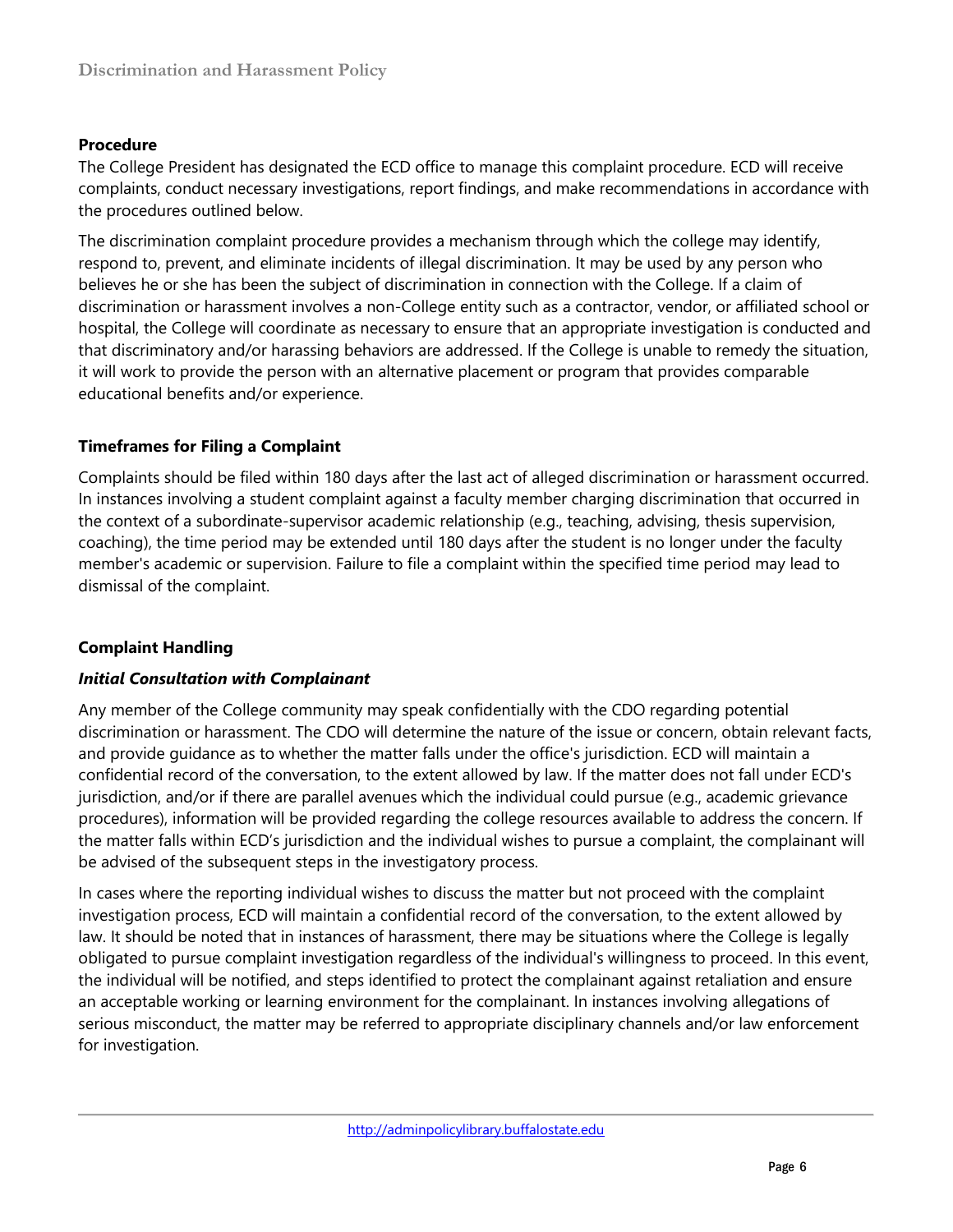Victims of sexual assault, domestic violence, dating violence, and stalking have multiple options for redress, as well as the right to obtain assistance in order to ensure they can continue to participate in college programs and activities. These options and rights are described Appendix B - *Students Bill of Rights*.

The complainant will be asked to complete an initial Intake and Information Form and will be provided assistance in completing this form as needed. Failure or refusal to complete this form will not preclude investigation of the complaint. Individuals may contact ECD anonymously, either for consultation or to file a complaint. It is important to note that due process considerations may limit the ability to investigate or resolve anonymous complaints.

# *The Investigatory Process*

The investigatory process is guided by the need to balance the remedy of unlawful discrimination and harassment with principles of fairness, due process, and confidentiality. Accordingly, parties to a complaint are afforded the following rights and protections:

- ECD maintains the confidentiality of complaints to the fullest extent possible, and requests the same of parties to the complaint and third party witnesses. Records of conversations with parties or witnesses will not be released unless required by law.
- The respondent is entitled to due process, including knowledge of the specific allegation(s) against them and an opportunity to respond. No presumption of wrongdoing will be made absent factual evidence.
- The parties to the complaint and third party witnesses are protected against retaliation for filing complaints of discrimination and/or participating in an investigation. If a party feels that any negative action has been taken as a result of filing a complaint or participating in a complaint investigation, this allegation will be investigated separately.
- A complainant, respondent, or third party witness may choose to be accompanied by a person of their choice; these individuals must maintain confidentiality and may not impede or interfere with the CDO's ability to obtain necessary information.
- For instances involving sex discrimination, complainants will be made aware of their Title IX rights and available resources on and off-campus, and the right, if any, to file a complaint with local law enforcement.

For complaints that also involve law enforcement proceedings, the CDO will comply with law enforcement requests for cooperation, including when such cooperation may require the CDO to temporarily suspend the fact-finding aspect of an investigation while the law enforcement agency is in the process of gathering evidence. The CDO will resume the investigation as soon as it is notified by the law enforcement agency that it has completed the evidence gathering process.

In conducting a complaint investigation, the CDO considers relevant laws, policies and procedures, documentation, and information obtained from the complainant, respondent, and third party witnesses. The standard of proof in complaints made under this policy is preponderance of the evidence. The timeframe for handling a complaint will depend upon the complexity of the investigation, but should not exceed sixty days absent good cause. The following are potential outcomes of a complaint investigation: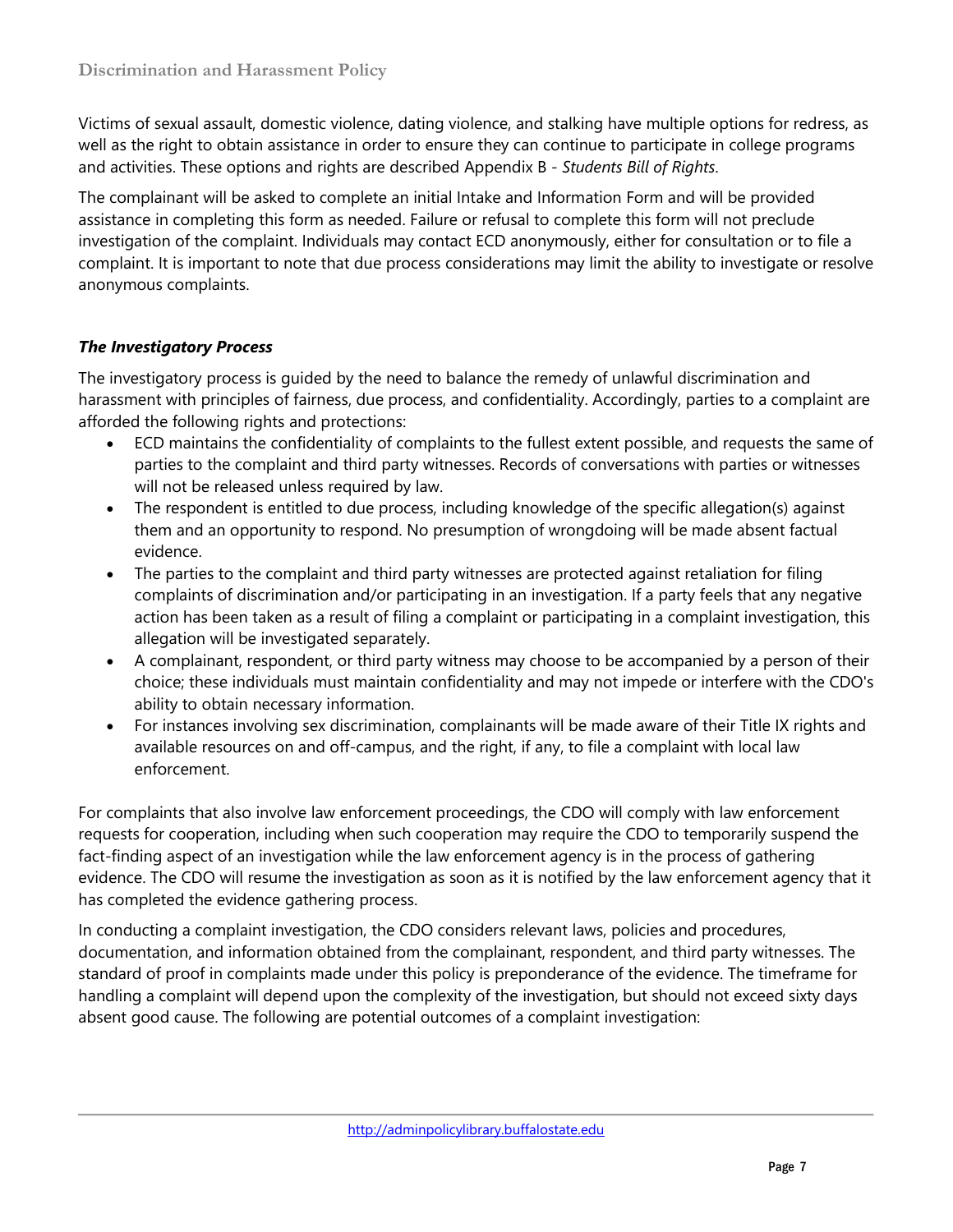**Discrimination and Harassment Policy**

- the matter is resolved between the parties and there are no other issues requiring ECD's involvement
- the complainant elects to withdraw the complaint and/or requests that there be no further investigation, and there are no other factors which require continuation of the investigation
- there is insufficient evidence to support a finding of a violation of the College's policies against discrimination and/or harassment
- there is sufficient evidence to support a finding of a violation of the College's policies against discrimination and/or harassment; in this event, the CDO will recommend appropriate action to the supervisor or unit head to remedy such violation(s); employee or student misconduct may result in the referral of the matter through the applicable campus disciplinary mechanism(s) (i.e., Human Resource Management). Disciplinary recommendations for misconduct may include, but are not limited to, a reprimand, suspension, or termination. Non-disciplinary remedies for misconduct may include, but are not limited to, training, reassignment, or informal or formal counseling.

The parties to a complaint will receive notice of the outcome of the investigation.

# **Conflicts of Interest**

In the event that the investigatory process outlined in this policy may result in a conflict of interest, the College will take necessary measures to ensure that the investigation is thorough and impartial. These measures may include reassignment of the responsibility for the investigation. In the event that the CDO cannot conduct an investigation due to a conflict of interest, the College will ensure that the complaint is investigated by individuals with experience and training in discrimination compliance. If the CDO is precluded from investigating a complaint, the office may still assist complainants and respondents in seeking a voluntary resolution to the matter, as appropriate.

Complaints against the College's President will be handled in accordance with the State University of New York (SUNY) *Discrimination Complaint Procedure*.

# **Failure to Cooperate**

If a complainant refuses to cooperate and/or respond to requests for information in a timely manner, the CDO will proceed with an investigation based on the information already provided. In the event that this information does not allow for an effective investigation, the complaint will be closed with notice to the complainant.

In the event that a respondent refuses to cooperate and/or respond to requests for an interview or other information, the respondent's supervisor will issue the respondent a directive to cooperate with the investigation. If the respondent's supervisor cannot issue such a directive because of a conflict of interest, the respondent will be directed to cooperate by the next individual in the chain of command. Failure to comply with this directive will result in a referral for disciplinary action.